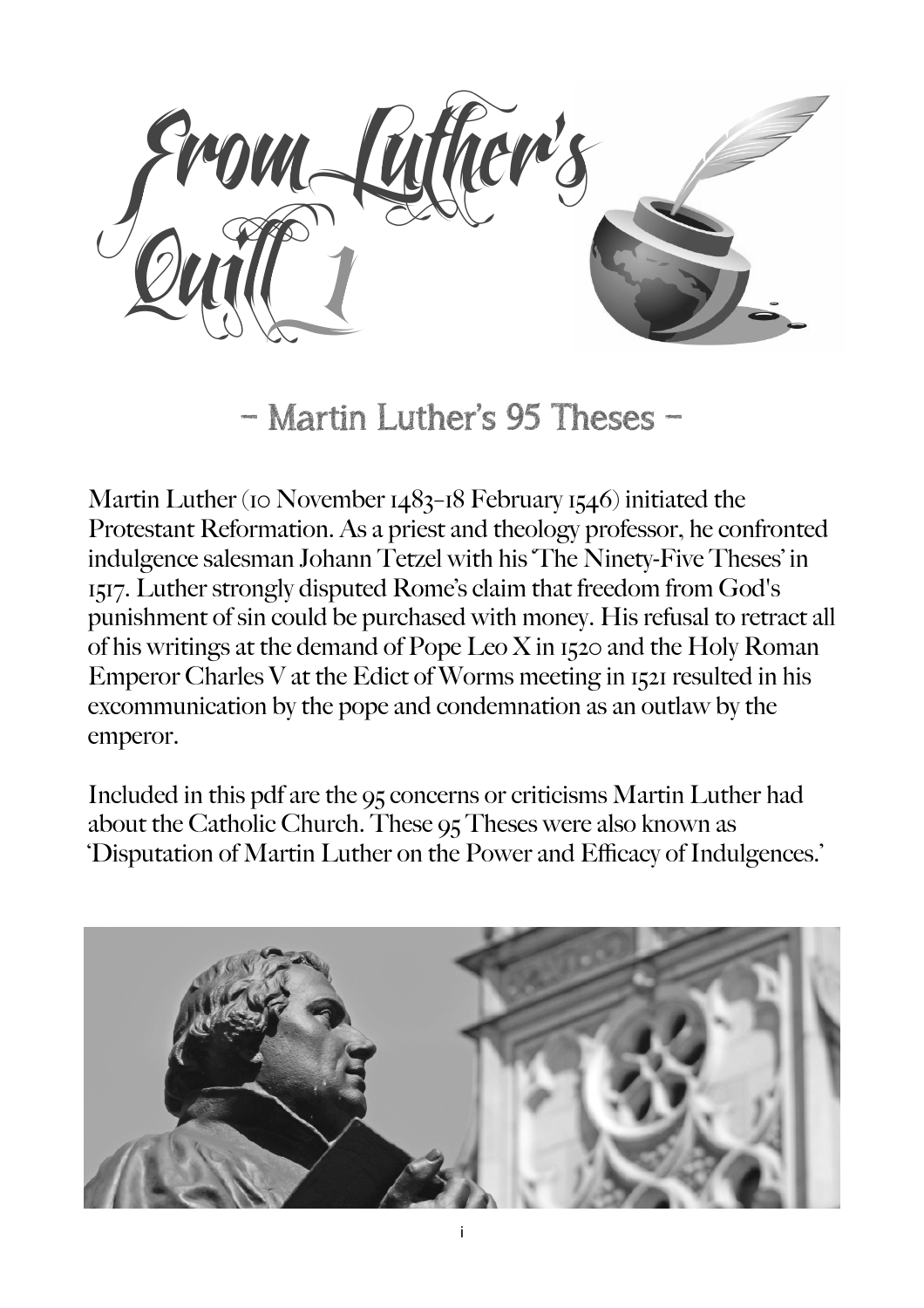## Disputation of Doctor Martin Luther on the Power and Efficacy of Indulgences by Dr. Martin Luther (1517)

Out of love for the truth and the desire to bring it to light, the following propositions will be discussed at Wittenberg, under the presidency of the Reverend Father Martin Luther, Master of Arts and of Sacred Theology, and Lecturer in Ordinary on the same at that place. Wherefore he requests that those who are unable to be present and debate orally with us, may do so by letter.

In the Name our Lord Jesus Christ. Amen.

- 1 Our Lord and Master Jesus Christ, when He said Poenitentiam agite ["Repent" (Matthew 4:17)], willed that the whole life of believers should be repentance.
- 2 This word cannot be understood to mean sacramental penance, i.e., confession and satisfaction, which is administered by the priests.
- 3 Yet it means not inward repentance only; nay, there is no inward repentance which does not outwardly work divers mortifications of the flesh.
- 4 The penalty [of sin], therefore, continues so long as hatred of self continues; for this is the true inward repentance, and continues until our entrance into the kingdom of heaven.
- 5 The pope does not intend to remit, and cannot remit any penalties other than those which he has imposed either by his own authority or by that of the Canons.
- 6 The pope cannot remit any guilt, except by declaring that it has been remitted by God and by assenting to God's remission; though, to be sure, he may grant remission in cases reserved to his judgment. If his right to grant remission in such cases were despised, the guilt would remain entirely unforgiven.
- 7 God remits guilt to no one whom He does not, at the same time, humble in all things and bring into subjection to His vicar, the priest.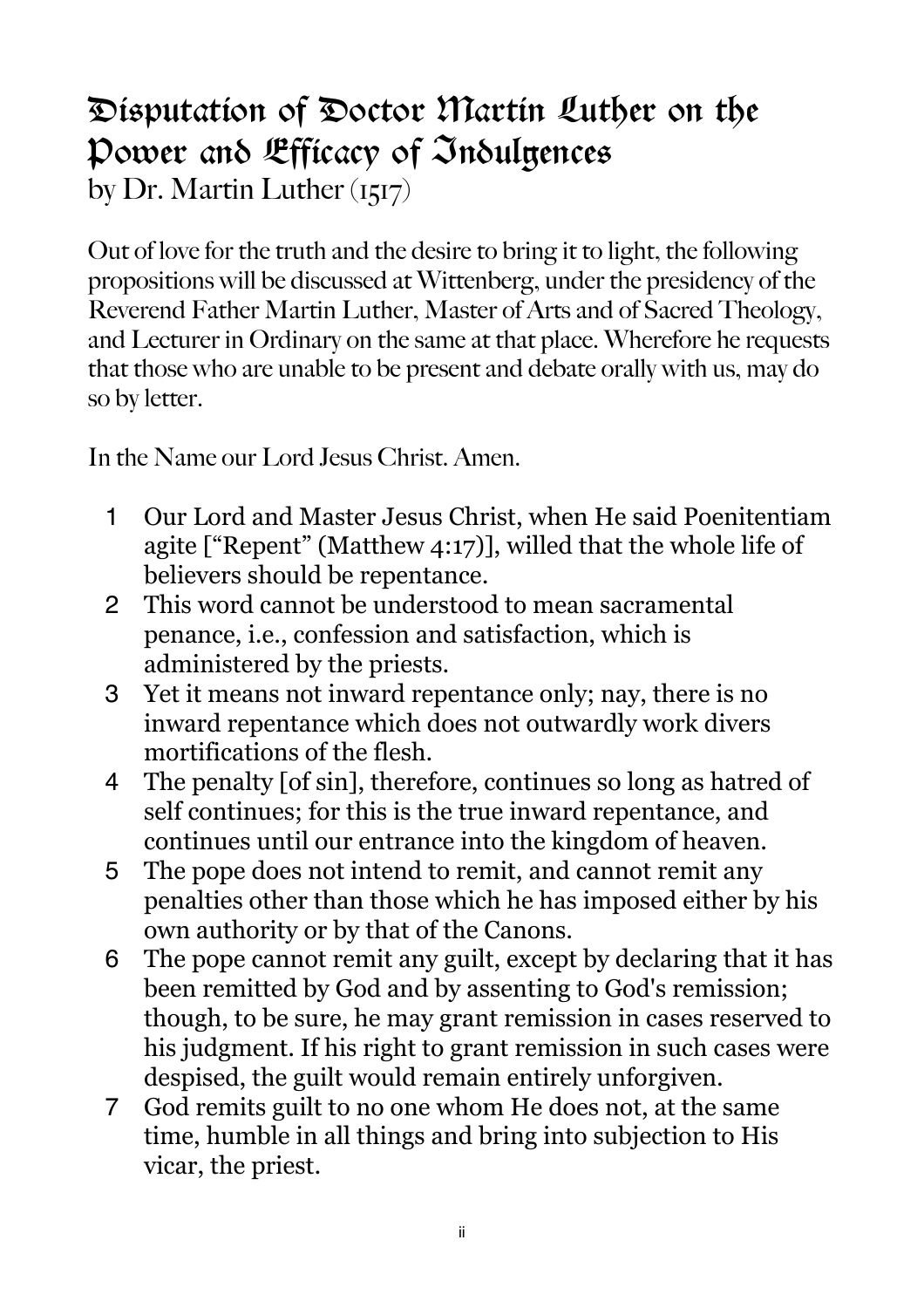- 8 The penitential canons are imposed only on the living, and, according to them, nothing should be imposed on the dying.
- 9 Therefore the Holy Spirit in the pope is kind to us, because in his decrees he always makes exception of the article of death and of necessity.
- 10 Ignorant and wicked are the doings of those priests who, in the case of the dying, reserve canonical penances for purgatory.
- 11 This changing of the canonical penalty to the penalty of purgatory is quite evidently one of the tares that were sown while the bishops slept.
- 12 In former times the canonical penalties were imposed not after, but before absolution, as tests of true contrition.
- 13 The dying are freed by death from all penalties; they are already dead to canonical rules, and have a right to be released from them.
- 14 The imperfect health [of soul], that is to say, the imperfect love, of the dying brings with it, of necessity, great fear; and the smaller the love, the greater is the fear.
- 15 This fear and horror is sufficient of itself alone (to say nothing of other things) to constitute the penalty of purgatory, since it is very near to the horror of despair.
- 16 Hell, purgatory, and heaven seem to differ as do despair, almost-despair, and the assurance of safety.
- 17 With souls in purgatory it seems necessary that horror should grow less and love increase.
- 18 It seems unproved, either by reason or Scripture, that they are outside the state of merit, that is to say, of increasing love.
- 19 Again, it seems unproved that they, or at least that all of them, are certain or assured of their own blessedness, though we may be quite certain of it.
- 20 Therefore by "full remission of all penalties" the pope means not actually "of all," but only of those imposed by himself.
- 21 Therefore those preachers of indulgences are in error, who say that by the pope's indulgences a man is freed from every penalty, and saved;
- 22 Whereas he remits to souls in purgatory no penalty which, according to the canons, they would have had to pay in this life.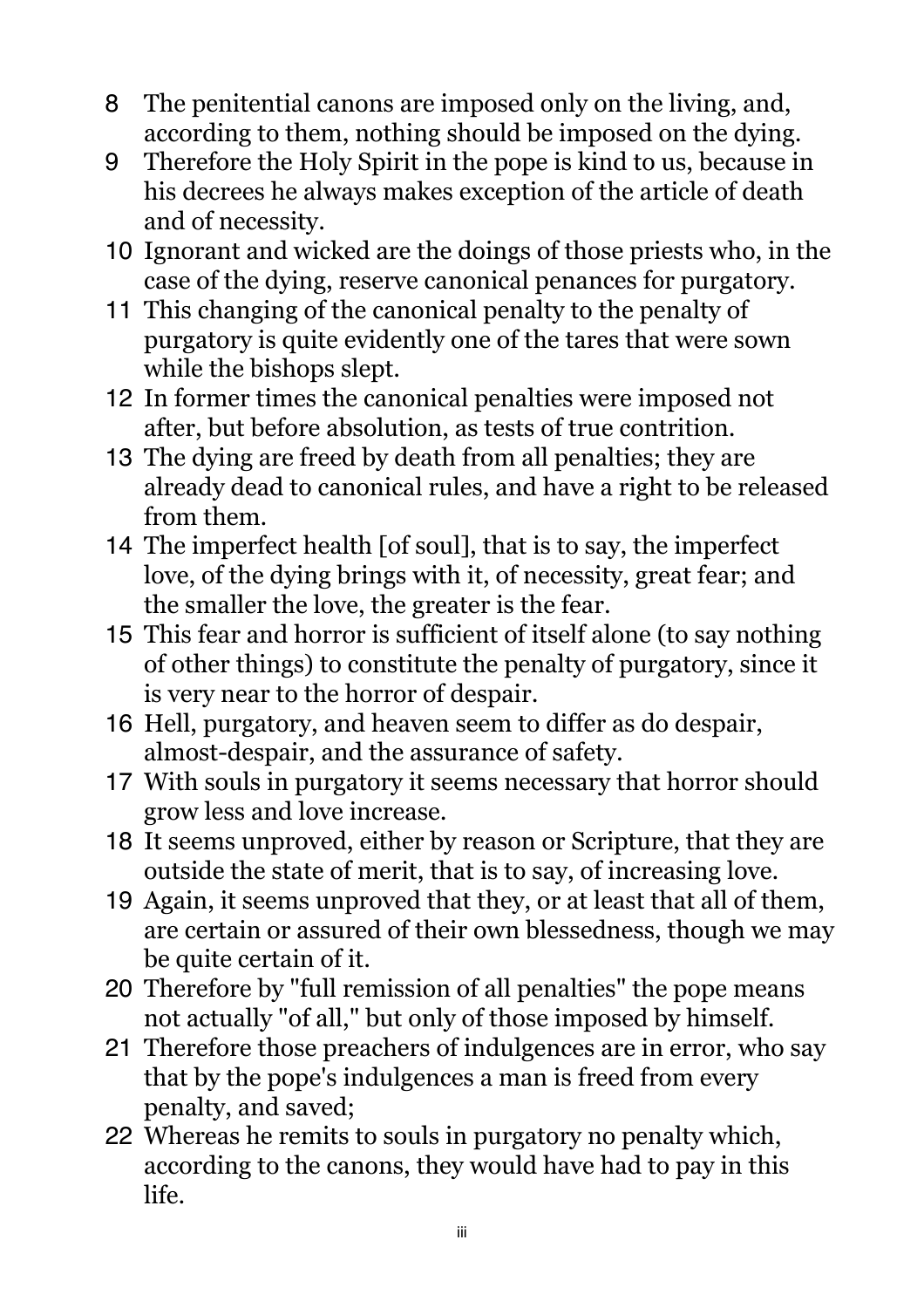- 23 If it is at all possible to grant to any one the remission of all penalties whatsoever, it is certain that this remission can be granted only to the most perfect, that is, to the very fewest.
- 24 It must needs be, therefore, that the greater part of the people are deceived by that indiscriminate and highsounding promise of release from penalty.
- 25 The power which the pope has, in a general way, over purgatory, is just like the power which any bishop or curate has, in a special way, within his own diocese or parish.
- 26 The pope does well when he grants remission to souls [in purgatory], not by the power of the keys (which he does not possess), but by way of intercession.
- 27 They preach man who say that so soon as the penny jingles into the money-box, the soul flies out [of purgatory].
- 28 It is certain that when the penny jingles into the money-box, gain and avarice can be increased, but the result of the intercession of the Church is in the power of God alone.
- 29 Who knows whether all the souls in purgatory wish to be bought out of it, as in the legend of Sts. Severinus and Paschal.
- 30 No one is sure that his own contrition is sincere; much less that he has attained full remission.
- 31 Rare as is the man that is truly penitent, so rare is also the man who truly buys indulgences, i.e., such men are most rare.
- 32 They will be condemned eternally, together with their teachers, who believe themselves sure of their salvation because they have letters of pardon.
- 33 Men must be on their guard against those who say that the pope's pardons are that inestimable gift of God by which man is reconciled to Him;
- 34 For these "graces of pardon" concern only the penalties of sacramental satisfaction, and these are appointed by man.
- 35 They preach no Christian doctrine who teach that contrition is not necessary in those who intend to buy souls out of purgatory or to buy confessionalia.
- 36 Every truly repentant Christian has a right to full remission of penalty and guilt, even without letters of pardon.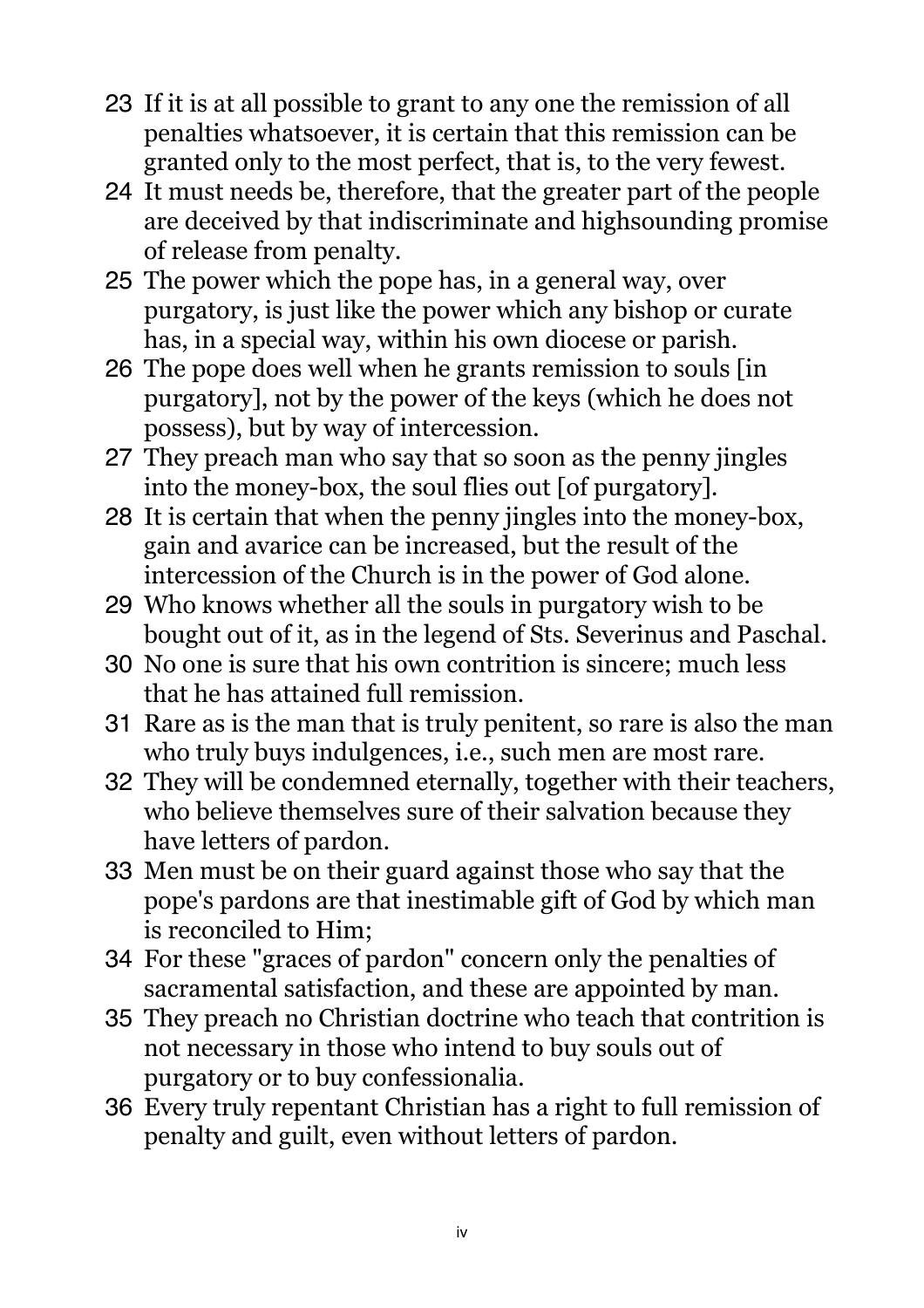- 37 Every true Christian, whether living or dead, has part in all the blessings of Christ and the Church; and this is granted him by God, even without letters of pardon.
- 38 Nevertheless, the remission and participation [in the blessings of the Church] which are granted by the pope are in no way to be despised, for they are, as I have said, the declaration of divine remission.
- 39 It is most difficult, even for the very keenest theologians, at one and the same time to commend to the people the abundance of pardons and [the need of] true contrition.
- 40 True contrition seeks and loves penalties, but liberal pardons only relax penalties and cause them to be hated, or at least, furnish an occasion [for hating them].
- 41 Apostolic pardons are to be preached with caution, lest the people may falsely think them preferable to other good works of love.
- 42 Christians are to be taught that the pope does not intend the buying of pardons to be compared in any way to works of mercy.
- 43 Christians are to be taught that he who gives to the poor or lends to the needy does a better work than buying pardons;
- 44 Because love grows by works of love, and man becomes better; but by pardons man does not grow better, only more free from penalty.
- 45 Christians are to be taught that he who sees a man in need, and passes him by, and gives [his money] for pardons, purchases not the indulgences of the pope, but the indignation of God.
- 46 Christians are to be taught that unless they have more than they need, they are bound to keep back what is necessary for their own families, and by no means to squander it on pardons.
- 47 Christians are to be taught that the buying of pardons is a matter of free will, and not of commandment.
- 48 Christians are to be taught that the pope, in granting pardons, needs, and therefore desires, their devout prayer for him more than the money they bring.
- 49 Christians are to be taught that the pope's pardons are useful, if they do not put their trust in them; but altogether harmful, if through them they lose their fear of God.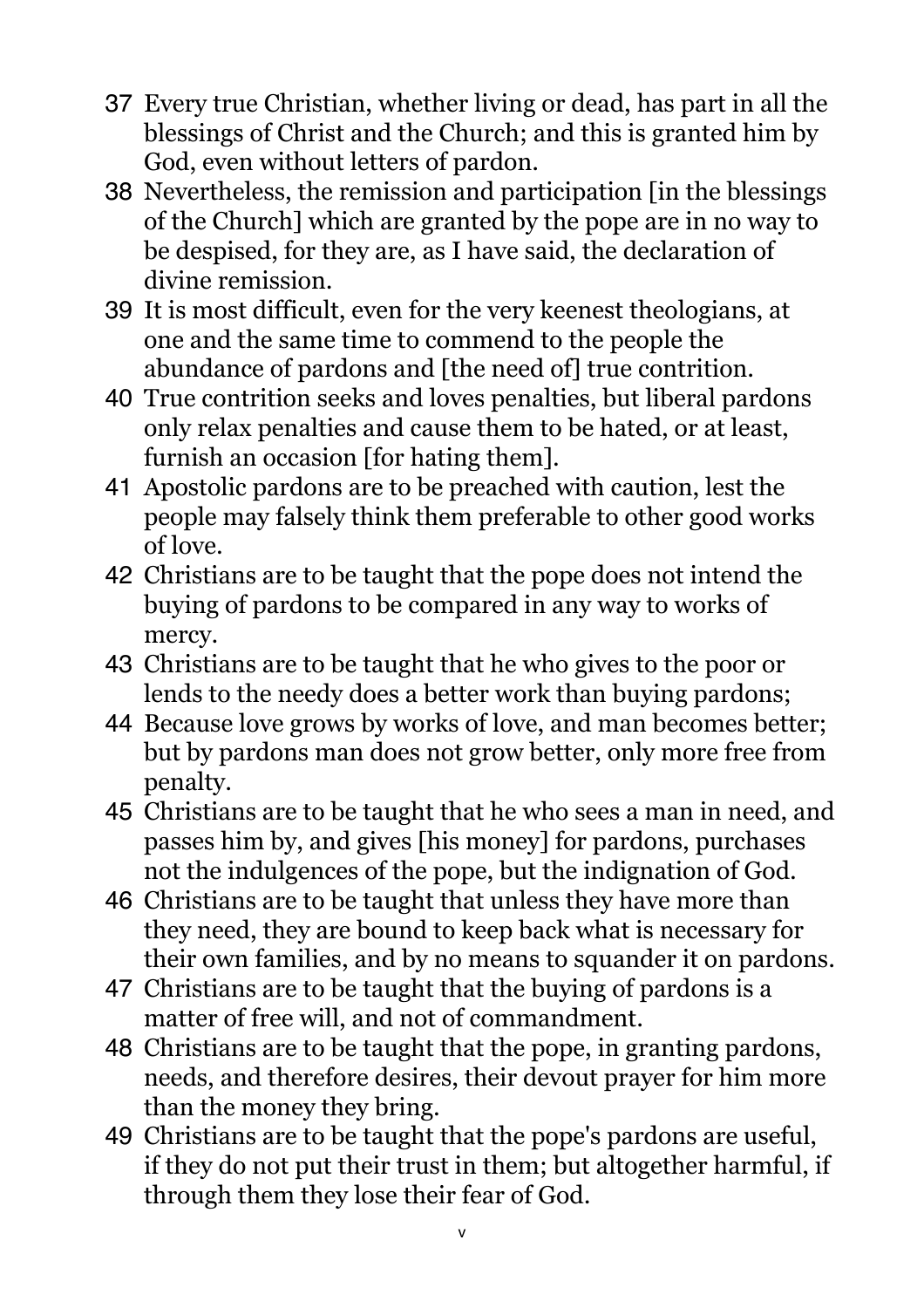- 50 Christians are to be taught that if the pope knew the exactions of the pardon-preachers, he would rather that St. Peter's church should go to ashes, than that it should be built up with the skin, flesh and bones of his sheep.
- 51 Christians are to be taught that it would be the pope's wish, as it is his duty, to give of his own money to very many of those from whom certain hawkers of pardons cajole money, even though the church of St. Peter might have to be sold.
- 52 The assurance of salvation by letters of pardon is vain, even though the commissary, nay, even though the pope himself, were to stake his soul upon it.
- 53 They are enemies of Christ and of the pope, who bid the Word of God be altogether silent in some Churches, in order that pardons may be preached in others.
- 54 Injury is done the Word of God when, in the same sermon, an equal or a longer time is spent on pardons than on this Word.
- 55 It must be the intention of the pope that if pardons, which are a very small thing, are celebrated with one bell, with single processions and ceremonies, then the Gospel, which is the very greatest thing, should be preached with a hundred bells, a hundred processions, a hundred ceremonies.
- 56 The "treasures of the Church," out of which the pope grants indulgences, are not sufficiently named or known among the people of Christ.
- 57 That they are not temporal treasures is certainly evident, for many of the vendors do not pour out such treasures so easily, but only gather them.
- 58 Nor are they the merits of Christ and the Saints, for even without the pope, these always work grace for the inner man, and the cross, death, and hell for the outward man.
- 59 St. Lawrence said that the treasures of the Church were the Church's poor, but he spoke according to the usage of the word in his own time.
- 60 Without rashness we say that the keys of the Church, given by Christ's merit, are that treasure;
- 61 For it is clear that for the remission of penalties and of reserved cases, the power of the pope is of itself sufficient.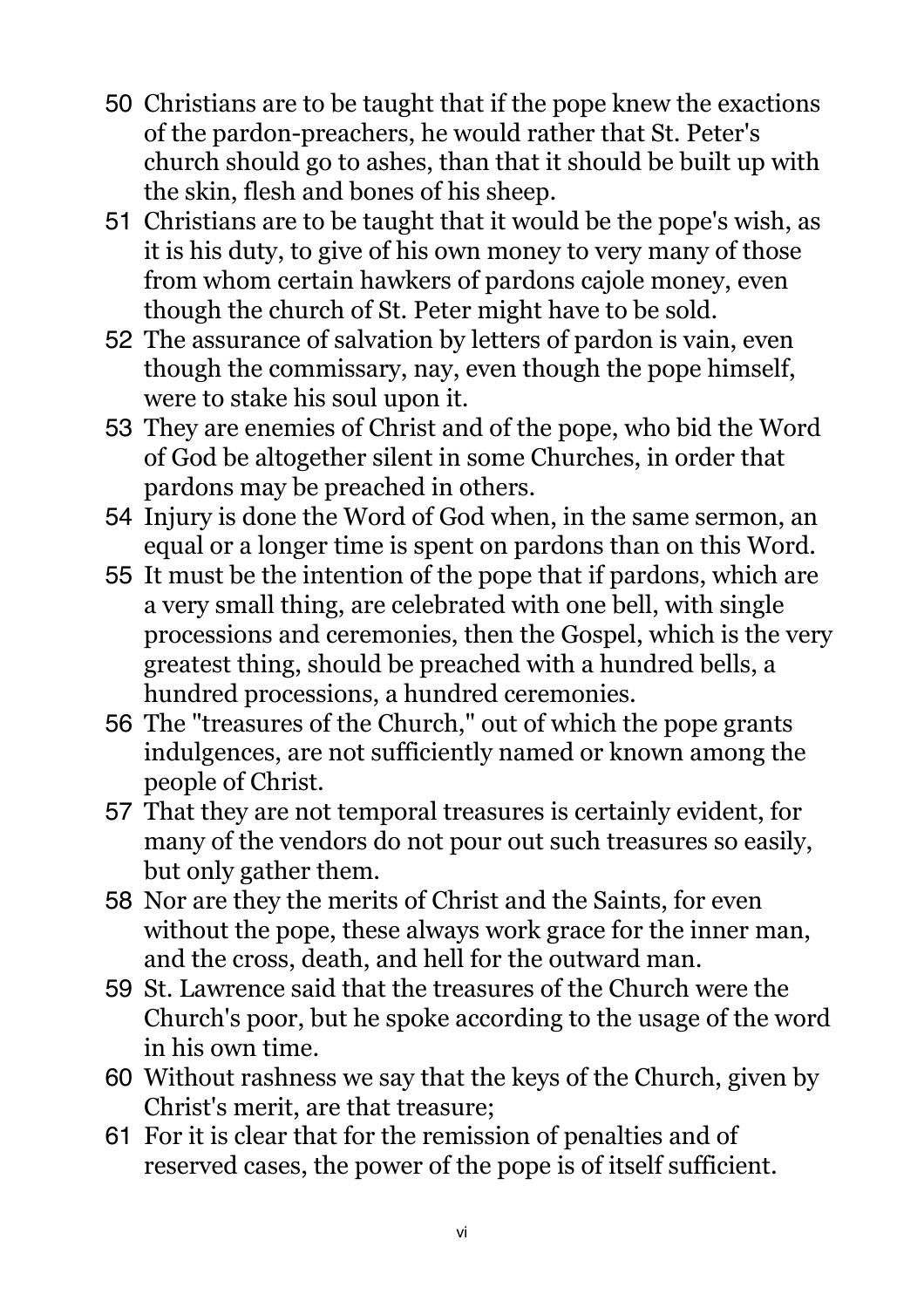- 62 The true treasure of the Church is the Most Holy Gospel of the glory and the grace of God.
- 63 But this treasure is naturally most odious, for it makes the first to be last.
- 64 On the other hand, the treasure of indulgences is naturally most acceptable, for it makes the last to be first.
- 65 Therefore the treasures of the Gospel are nets with which they formerly were wont to fish for men of riches.
- 66 The treasures of the indulgences are nets with which they now fish for the riches of men.
- 67 The indulgences which the preachers cry as the "greatest graces" are known to be truly such, in so far as they promote gain.
- 68 Yet they are in truth the very smallest graces compared with the grace of God and the piety of the Cross.
- 69 Bishops and curates are bound to admit the commissaries of apostolic pardons, with all reverence.
- 70 But still more are they bound to strain all their eyes and attend with all their ears, lest these men preach their own dreams instead of the commission of the pope.
- 71 He who speaks against the truth of apostolic pardons, let him be anathema and accursed!
- 72 But he who guards against the lust and license of the pardonpreachers, let him be blessed!
- 73 The pope justly thunders against those who, by any art, contrive the injury of the traffic in pardons.
- 74 But much more does he intend to thunder against those who use the pretext of pardons to contrive the injury of holy love and truth.
- 75 To think the papal pardons so great that they could absolve a man even if he had committed an impossible sin and violated the Mother of God -- this is madness.
- 76 We say, on the contrary, that the papal pardons are not able to remove the very least of venial sins, so far as its guilt is concerned.
- 77 It is said that even St. Peter, if he were now Pope, could not bestow greater graces; this is blasphemy against St. Peter and against the pope.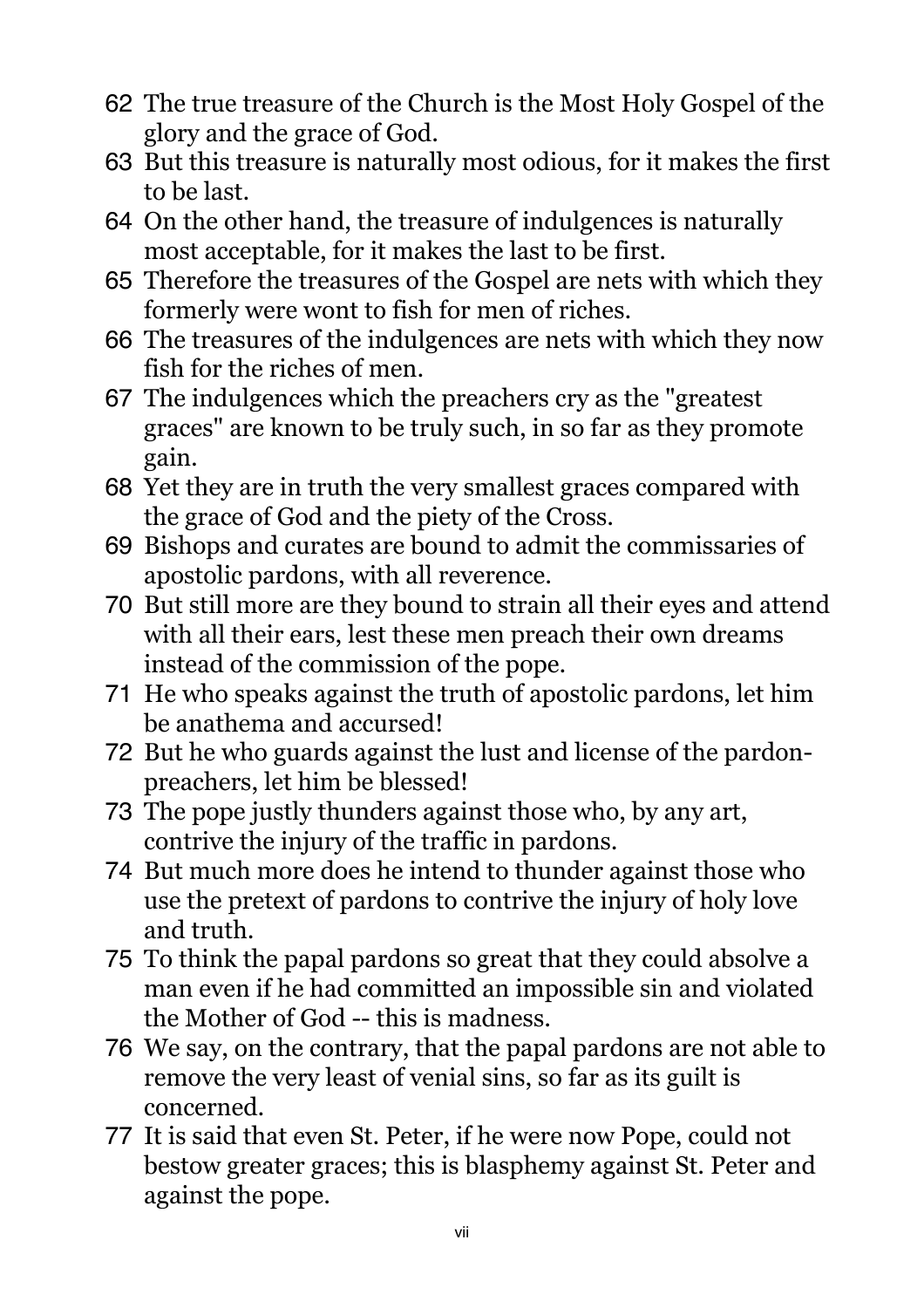- 78 We say, on the contrary, that even the present pope, and any pope at all, has greater graces at his disposal; to wit, the Gospel, powers, gifts of healing, etc., as it is written in I. Corinthians xii.
- 79 To say that the cross, emblazoned with the papal arms, which is set up [by the preachers of indulgences], is of equal worth with the Cross of Christ, is blasphemy.
- 80 The bishops, curates and theologians who allow such talk to be spread among the people, will have an account to render.
- 81 This unbridled preaching of pardons makes it no easy matter, even for learned men, to rescue the reverence due to the pope from slander, or even from the shrewd questionings of the laity.
- 82 To wit: "Why does not the pope empty purgatory, for the sake of holy love and of the dire need of the souls that are there, if he redeems an infinite number of souls for the sake of miserable money with which to build a Church? The former reasons would be most just; the latter is most trivial."
- 83 Again: "Why are mortuary and anniversary masses for the dead continued, and why does he not return or permit the withdrawal of the endowments founded on their behalf, since it is wrong to pray for the redeemed?"
- 84 Again: "What is this new piety of God and the pope, that for money they allow a man who is impious and their enemy to buy out of purgatory the pious soul of a friend of God, and do not rather, because of that pious and beloved soul's own need, free it for pure love's sake?"
- 85 Again: "Why are the penitential canons long since in actual fact and through disuse abrogated and dead, now satisfied by the granting of indulgences, as though they were still alive and in force?"
- 86 Again: "Why does not the pope, whose wealth is to-day greater than the riches of the richest, build just this one church of St. Peter with his own money, rather than with the money of poor believers?"
- 87 Again: "What is it that the pope remits, and what participation does he grant to those who, by perfect contrition, have a right to full remission and participation?"